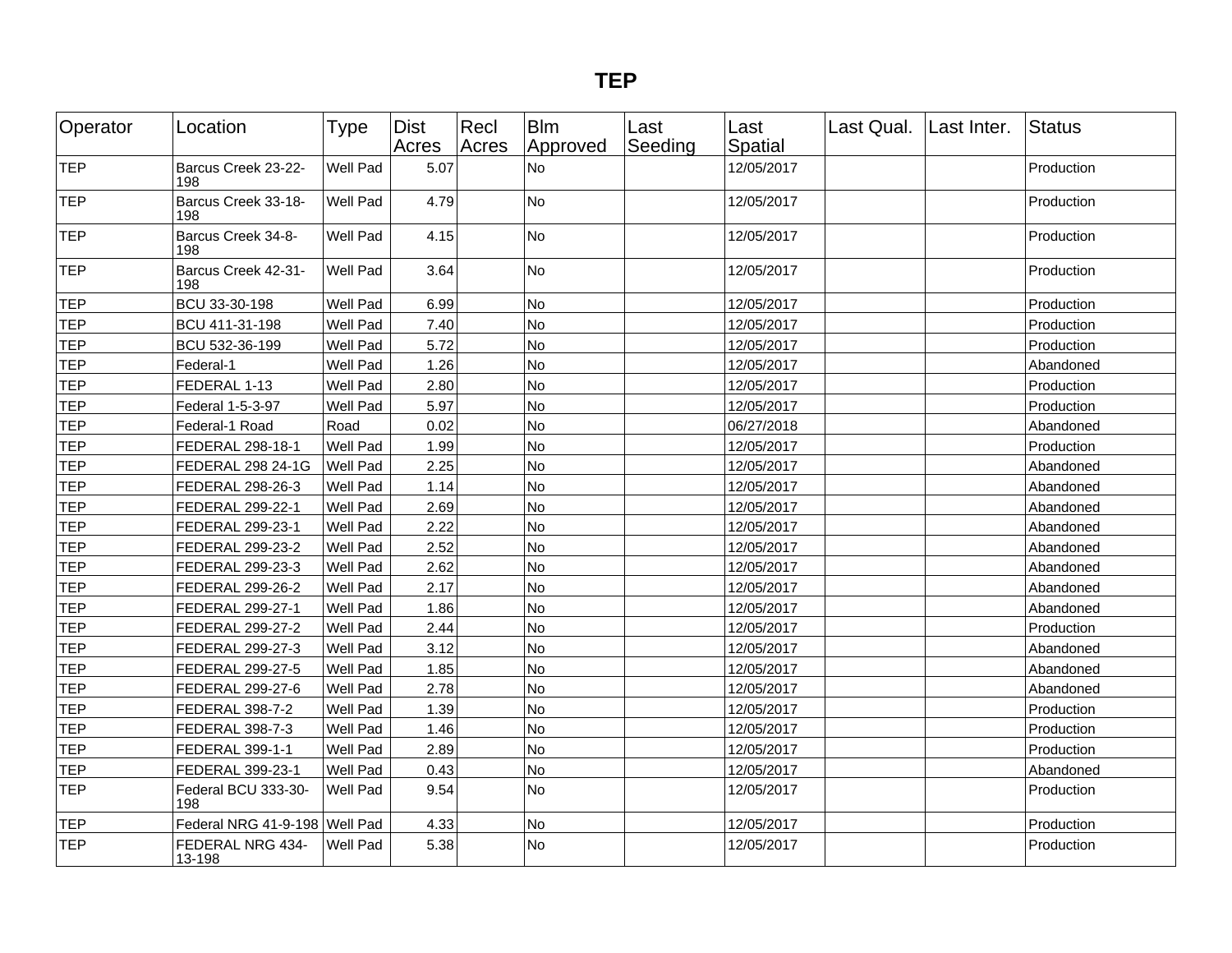| Operator   | Location                            | <b>Type</b>     | Dist<br>Acres | Recl<br>Acres | <b>Blm</b><br>Approved | Last<br>Seeding | Last<br>Spatial | Last Qual. Last Inter. | <b>Status</b> |
|------------|-------------------------------------|-----------------|---------------|---------------|------------------------|-----------------|-----------------|------------------------|---------------|
| <b>TEP</b> | FEDERAL RG 11-7-<br>397.            | Well Pad        | 4.69          |               | <b>No</b>              |                 | 12/05/2017      |                        | Production    |
| TEP        | FEDERAL RG 13-1-<br>398             | <b>Well Pad</b> | 4.18          |               | No                     |                 | 12/05/2017      |                        | Production    |
| <b>TEP</b> | Federal RG 22-16-298 Well Pad       |                 | 4.66          |               | No                     |                 | 12/05/2017      |                        | Production    |
| TEP        | FEDERAL RG 22-28-<br>298            | <b>Well Pad</b> | 3.78          |               | No                     |                 | 12/05/2017      |                        | Production    |
| TEP        | FEDERAL RG 24-13-<br>398            | <b>Well Pad</b> | 3.95          |               | <b>No</b>              |                 | 12/05/2017      |                        | Production    |
| TEP        | FEDERAL RG 24-14-<br>298            | <b>Well Pad</b> | 7.81          |               | <b>No</b>              |                 | 12/05/2017      |                        | Production    |
| TEP        | FEDERAL RG 24-20-<br>398            | Well Pad        | 5.10          |               | <b>No</b>              |                 | 12/05/2017      |                        | Production    |
| <b>TEP</b> | FEDERAL RG 31-20-<br>298            | Well Pad        | 2.26          |               | <b>No</b>              |                 | 12/05/2017      |                        | Production    |
| TEP        | FEDERAL RG 31-8-<br>398             | Well Pad        | 2.36          |               | <b>No</b>              |                 | 12/05/2017      |                        | Production    |
| <b>TEP</b> | FEDERAL RG 32-17-<br>298            | <b>Well Pad</b> | 3.30          |               | <b>No</b>              |                 | 12/05/2017      |                        | Production    |
| TEP        | FEDERAL RG 41-16-<br>397.           | <b>Well Pad</b> | 6.77          |               | <b>No</b>              |                 | 12/05/2017      |                        | Abandoned     |
| TEP        | FEDERAL RG 41-18-<br>297D           | <b>Well Pad</b> | 4.76          |               | <b>No</b>              |                 | 12/05/2017      |                        | Production    |
| TEP        | Federal RG 41-18-297   Road<br>Road |                 | 1.62          |               | <b>No</b>              |                 | 06/27/2018      |                        | Production    |
| <b>TEP</b> | FEDERAL RG 43-15-<br>298            | <b>Well Pad</b> | 1.92          |               | <b>No</b>              |                 | 12/05/2017      |                        | Production    |
| TEP        | Federal RG 713-29-<br>298           | <b>Well Pad</b> | 5.78          |               | No                     |                 | 12/05/2017      |                        | Production    |
| <b>TEP</b> | FEDERAL RGU 11-11- Well Pad<br>298  |                 | 3.46          |               | <b>No</b>              |                 | 12/05/2017      |                        | Production    |
| TEP        | FEDERAL RGU 12-10- Well Pad<br>298D |                 | 3.68          |               | <b>No</b>              |                 | 12/05/2017      |                        | Production    |
| TEP        | FEDERAL RGU 12-4- Well Pad<br>398   |                 | 1.72          |               | <b>No</b>              |                 | 12/05/2017      |                        | Production    |
| TEP        | FEDERAL RGU 14-16- Well Pad<br>198  |                 | 4.68          |               | <b>No</b>              |                 | 12/05/2017      |                        | Production    |
| <b>TEP</b> | FEDERAL RGU 14-25- Well Pad<br>198  |                 | 6.60          |               | No                     |                 | 12/05/2017      |                        | Abandoned     |
| TEP        | FEDERAL RGU 14-28- Well Pad<br>198  |                 | 4.75          |               | No                     |                 | 12/05/2017      |                        | Production    |
| TEP        | FEDERAL RGU 22-20- Well Pad<br>198  |                 | 3.52          |               | No                     |                 | 12/05/2017      |                        | Production    |
| TEP        | FEDERAL RGU 22-6-<br>298            | Well Pad        | 3.33          |               | No                     |                 | 12/05/2017      |                        | Production    |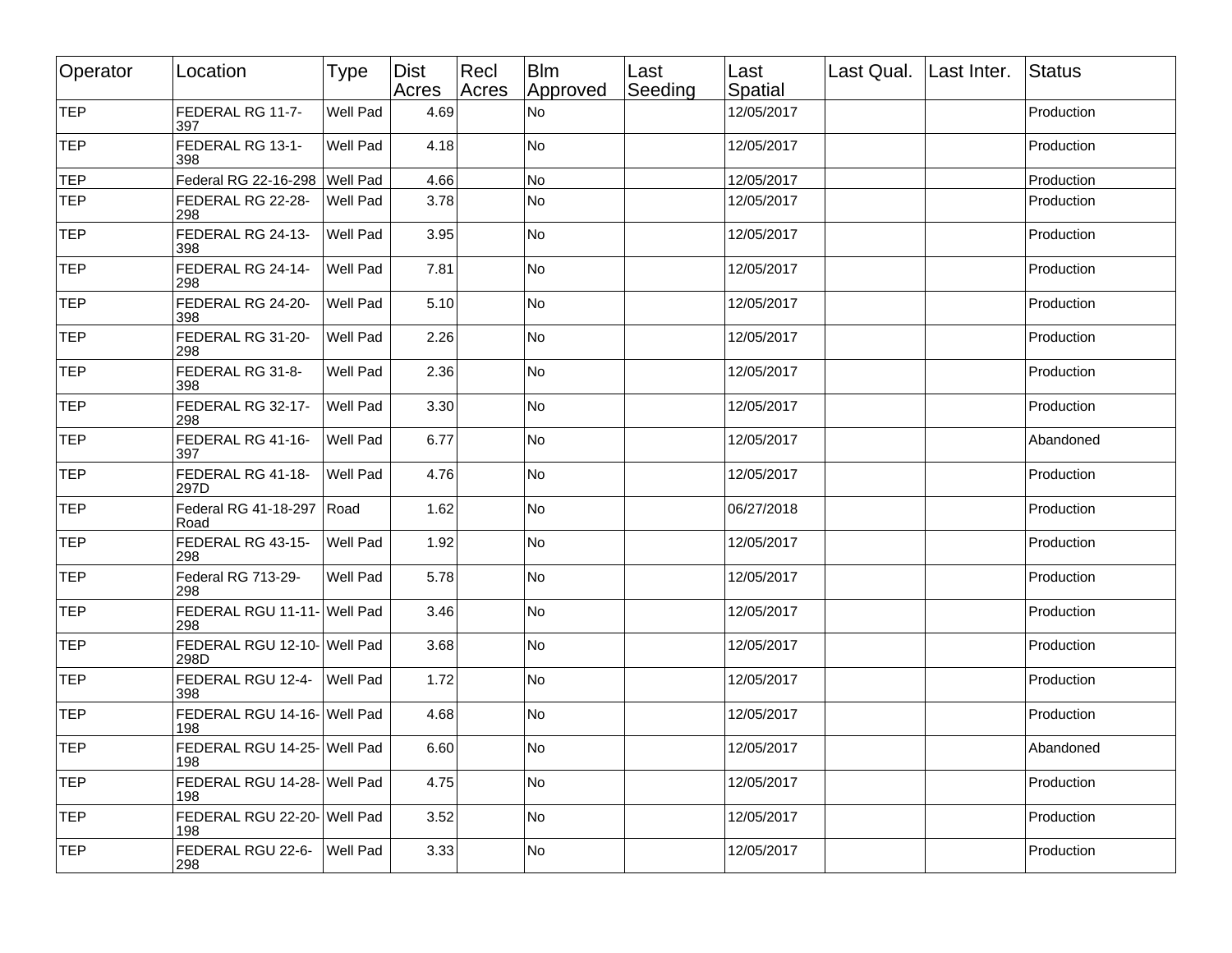| Operator        | Location                            | Type     | Dist<br>Acres | Recl<br>Acres | <b>Blm</b><br>Approved | Last<br>Seeding | ∣Last<br>Spatial | Last Qual. Last Inter. | Status     |
|-----------------|-------------------------------------|----------|---------------|---------------|------------------------|-----------------|------------------|------------------------|------------|
| TEP             | FEDERAL RGU 23-17- Well Pad<br>198  |          | 3.95          |               | N <sub>o</sub>         |                 | 12/05/2017       |                        | Production |
| TEP <sup></sup> | FEDERAL RGU 23-33- Well Pad<br>198  |          | 5.53          |               | <b>No</b>              |                 | 12/05/2017       |                        | Production |
| TEP             | FEDERAL RGU 23-35- Well Pad<br>198  |          | 6.76          |               | <b>No</b>              |                 | 12/05/2017       |                        | Production |
| TEP             | FEDERAL RGU 23-7- Well Pad<br>297   |          | 3.03          |               | <b>No</b>              |                 | 12/05/2017       |                        | Production |
| TEP             | FEDERAL RGU 24-24- Well Pad<br>198  |          | 5.49          |               | <b>No</b>              |                 | 12/05/2017       |                        | Production |
| TEP             | FEDERAL RGU 24-29- Well Pad<br>198  |          | 3.94          |               | <b>No</b>              |                 | 12/05/2017       |                        | Production |
| TEP             | FEDERAL RGU 31-30- Well Pad<br>198  |          | 3.97          |               | No                     |                 | 12/05/2017       |                        | Production |
| TEP             | FEDERAL RGU 31-32- Well Pad<br>198  |          | 3.49          |               | <b>No</b>              |                 | 12/05/2017       |                        | Production |
| TEP             | FEDERAL RGU 31-34- Well Pad<br>198  |          | 3.74          |               | <b>No</b>              |                 | 12/05/2017       |                        | Production |
| TEP             | FEDERAL RGU 32-1- Well Pad<br>298   |          | 3.12          |               | <b>No</b>              |                 | 12/05/2017       |                        | Production |
| TEP             | FEDERAL RGU 32-14- Well Pad<br> 298 |          | 8.18          |               | <b>No</b>              |                 | 12/05/2017       |                        | Production |
| TEP             | FEDERAL RGU 32-27- Well Pad<br> 198 |          | 5.03          |               | <b>No</b>              |                 | 12/05/2017       |                        | Production |
| <b>TEP</b>      | FEDERAL RGU 32-4- Well Pad<br>298   |          | 5.06          |               | No                     |                 | 12/05/2017       |                        | Production |
| TEP             | FEDERAL RGU 32-5-<br>298            | Well Pad | 4.40          |               | <b>No</b>              |                 | 12/05/2017       |                        | Production |
| TEP             | FEDERAL RGU 33-14- Well Pad<br>298  |          | 8.40          |               | <b>No</b>              |                 | 12/05/2017       |                        | Production |
| TEP             | Federal RGU 332-25-<br>198          | Well Pad | 8.09          |               | No                     |                 | 12/05/2017       |                        | Production |
| TEP             | FEDERAL RGU 33-7- Well Pad<br> 298  |          | 3.48          |               | <b>No</b>              |                 | 12/05/2017       |                        | Production |
| TEP             | FEDERAL RGU 34-19- Well Pad<br> 198 |          | 2.57          |               | <b>No</b>              |                 | 12/05/2017       |                        | Production |
| TEP             | FEDERAL RGU 34-24- Well Pad<br>198  |          | 6.32          |               | <b>No</b>              |                 | 12/05/2017       |                        | Production |
| <b>TEP</b>      | FEDERAL RGU 344-<br>35-198          | Well Pad | 4.22          |               | No                     |                 | 12/05/2017       |                        | Production |
| TEP             | FEDERAL RGU 41-8-<br> 298           | Well Pad | 6.19          |               | No                     |                 | 12/05/2017       |                        | Production |
| TEP             | Federal RGU 423-23-<br>198          | Well Pad | 5.28          |               | <b>No</b>              |                 | 12/05/2017       |                        | Production |
| TEP             | Federal RGU 433-36-<br>198          | Well Pad | 5.58          |               | <b>No</b>              |                 | 12/05/2017       |                        | Production |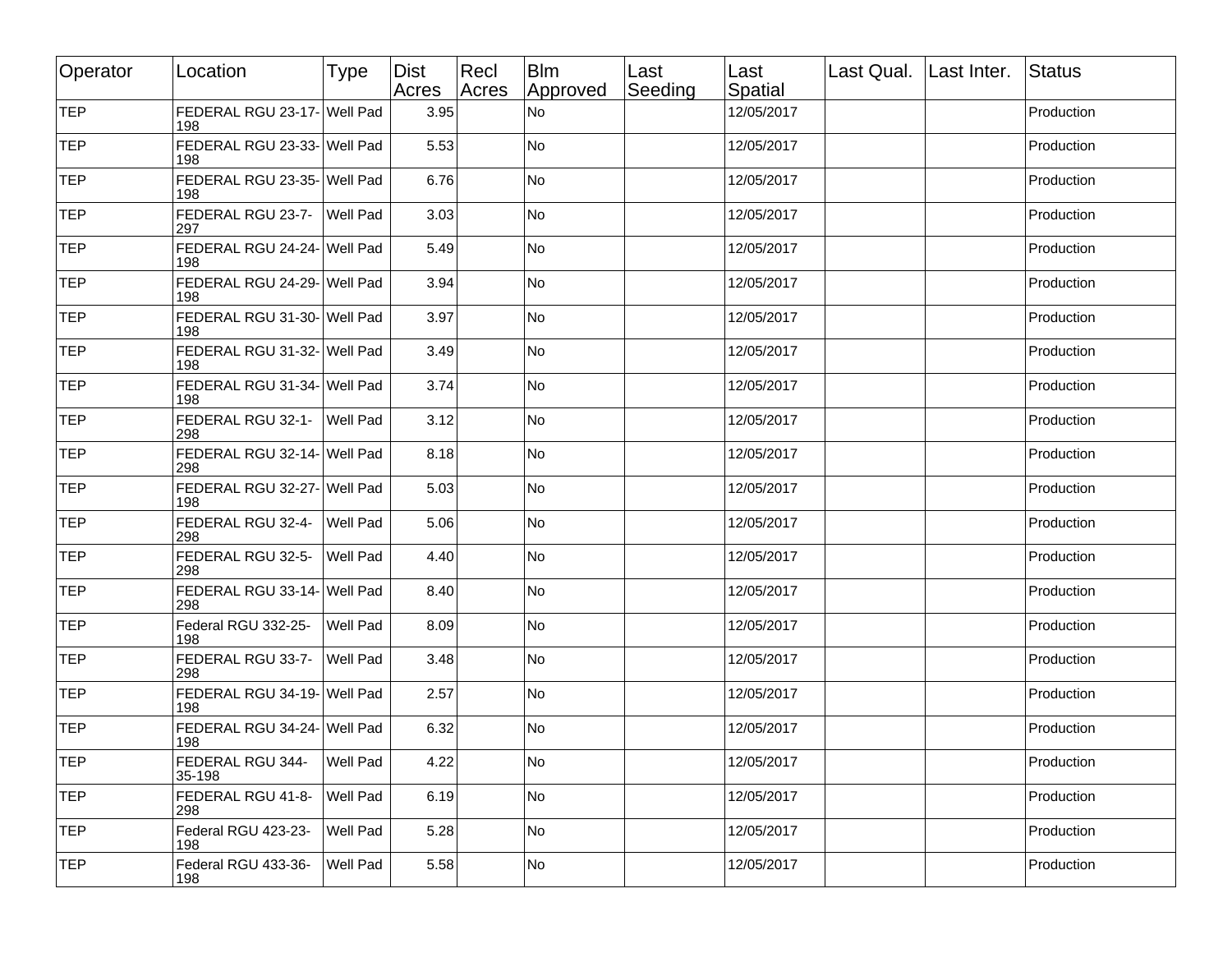| Operator   | Location                                | <b>Type</b>     | Dist<br>Acres | Recl<br>Acres | <b>Blm</b><br>Approved | Last<br>Seeding | Last<br>Spatial | Last Qual.   Last Inter. | Status     |
|------------|-----------------------------------------|-----------------|---------------|---------------|------------------------|-----------------|-----------------|--------------------------|------------|
| TEP        | Federal RGU 434-24-<br>198              | Well Pad        | 6.90          |               | <b>No</b>              |                 | 12/05/2017      |                          | Production |
| TEP        | FEDERAL RGU 441-1- Well Pad<br>298      |                 | 5.34          |               | No                     |                 | 12/05/2017      |                          | Production |
| TEP        | Federal RGU 444-23-<br>198              | Well Pad        | 6.29          |               | <b>No</b>              |                 | 12/05/2017      |                          | Production |
| <b>TEP</b> | Federal RGU 444-25-<br>198              | Well Pad        | 6.15          |               | <b>No</b>              |                 | 12/05/2017      |                          | Abandoned  |
| TEP        | FEDERAL RGU 522-6- Well Pad<br>297      |                 | 5.29          |               | No                     |                 | 12/05/2017      |                          | Production |
| TEP        | FEDERAL RGU 541-<br>26-198              | Well Pad        | 6.07          |               | <b>No</b>              |                 | 12/05/2017      |                          | Production |
| TEP        | <b>FEDERAL TRW 13-</b><br>12-598        | <b>Well Pad</b> | 3.20          |               | No                     |                 | 12/05/2017      |                          | Production |
| TEP        | FEDERAL TRW 23-3-<br>598                | Well Pad        | 3.99          |               | No                     |                 | 12/05/2017      |                          | Production |
| TEP        | FEDERAL TRW 23-3-<br>598-Road           | Road            | 0.95          |               | <b>No</b>              |                 | 06/27/2018      |                          | Production |
| <b>TEP</b> | FEDERAL TRW 32-1-<br>598                | Well Pad        | 3.31          |               | No                     |                 | 12/05/2017      |                          | Production |
| TEP        | FREDRAL RGU 33-<br>32-198               | Well Pad        | 3.81          |               | No                     |                 | 12/05/2017      |                          | Production |
| TEP        | GOVERNMENT 23-1                         | Well Pad        | 2.49          |               | No                     |                 | 12/05/2017      |                          | Abandoned  |
| TEP        | GOVERNMENT 29-3                         | Well Pad        | 2.14          |               | No                     |                 | 12/05/2017      |                          | Abandoned  |
| TEP        | <b>GOVERNMENT 298-</b><br>32-1          | Well Pad        | 0.75          |               | No                     |                 | 12/05/2017      |                          | Abandoned  |
| TEP        | <b>GOVERNMENT 298-</b><br>33-2          | Well Pad        | 1.11          |               | <b>No</b>              |                 | 12/05/2017      |                          | Abandoned  |
| TEP        | Government 397-8-4                      | Well Pad        | 4.00          |               | No                     |                 | 12/05/2017      |                          | Abandoned  |
| TEP        | <b>GOVERNMENT 398-</b><br>$17 - 4$      | Well Pad        | 3.20          |               | No                     |                 | 12/05/2017      |                          | Abandoned  |
| TEP        | <b>GOVERNMENT</b><br>(FEDERAL) 398-10-1 | Well Pad        | 3.10          |               | No                     |                 | 12/05/2017      |                          | Abandoned  |
| TEP        | Huber 298-33-1                          | Well Pad        | 1.18          |               | No                     |                 | 12/05/2017      |                          | Abandoned  |
| TEP        | <b>LEFT FORK UNIT</b><br>P36-299        | Well Pad        | 3.62          |               | No                     |                 | 12/05/2017      |                          | Production |
| TEP        | RGU 343-26-198                          | Well Pad        | 6.35          |               | No                     |                 | 12/05/2017      |                          | Production |
| TEP        | RGU 411-26-198                          | Well Pad        | 6.57          |               | No                     |                 | 12/05/2017      |                          | Abandoned  |
| TEP        | Ryan Gulch Unit 14-<br>25-198           | Well Pad        | 6.57          |               | No                     |                 | 12/05/2017      |                          | Production |
| TEP        | Ryan Gulch Unit 22-1-<br>298            | Well Pad        | 3.95          |               | No                     |                 | 12/05/2017      |                          | Production |
| TEP        | Ryan Gulch Unit 341-<br>$2 - 298$       | Well Pad        | 4.35          |               | No                     |                 | 12/05/2017      |                          | Production |